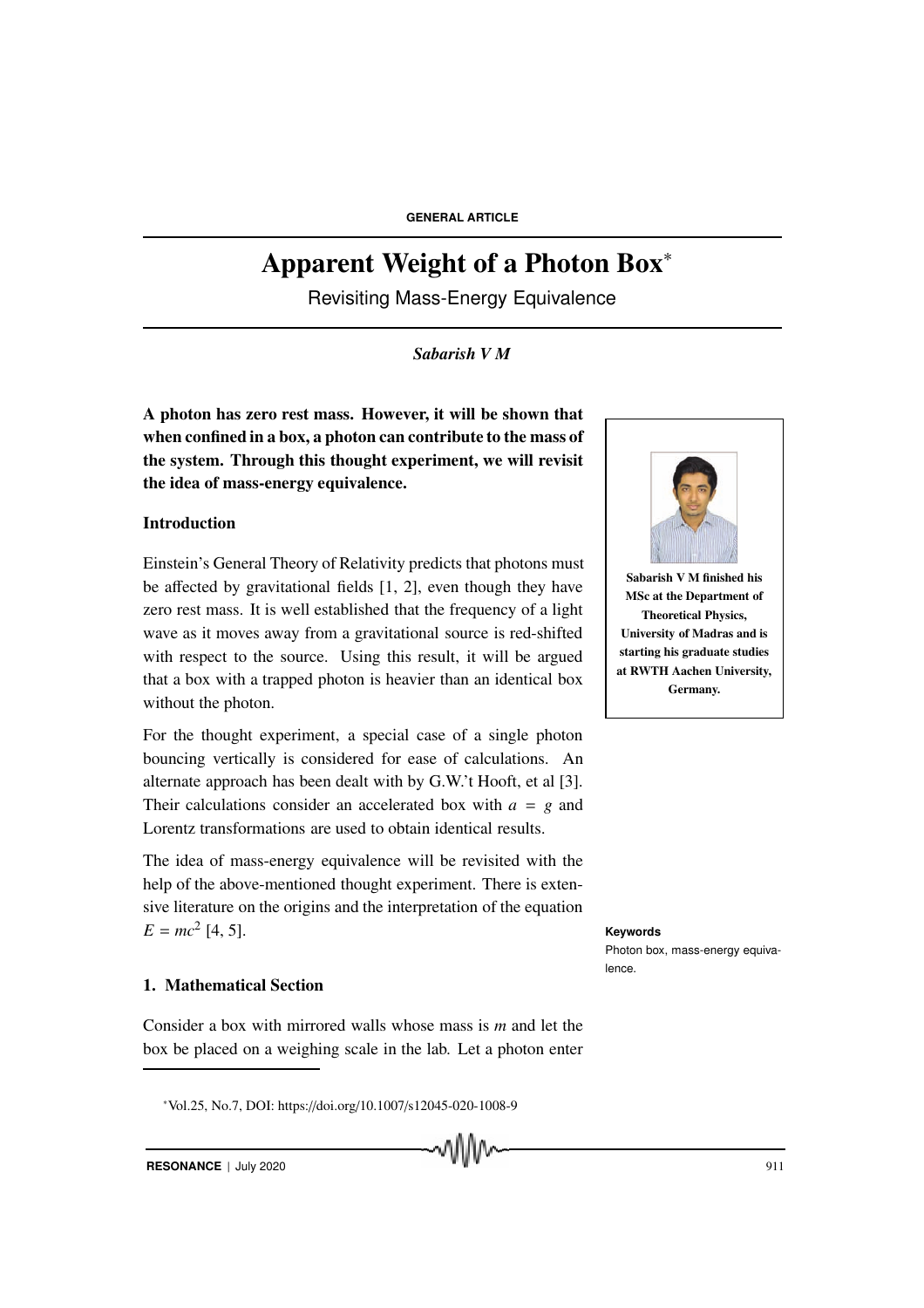Figure 1. Box with a bouncing photon

box, due to the gravitational redshift, the momentum of the photon at different distances from the bottom of the box will be different.

> momentum leads to a difference in the force exerted by the photon upon reflection on the top and the bottom mirror.



For a photon inside a the box through the bottom face with a frequency  $v_b$ . The photon bounces back and forth vertically as shown in *Figure* 1. We learn, for instance from [6] that the frequency of a photon in a gravitational field is red-shifted and in our case the potential at the top of the box is *gL* (taking the potential to be zero at the bottom of the box), therefore, the frequency shift is given by,

$$
\nu_b = \nu_t \left[ 1 + \frac{gL}{c^2} \right]. \tag{1}
$$

Here,  $v_b$  is the frequency at the bottom of the box while  $v_t$  is the measured frequency at the top end of the box. We can see from (1) that  $v_b > v_t$ , i.e. the photon is red-shifted. Inverting the above equation and retaining terms up to first order in  $1/c<sup>2</sup>$  in the binomial expansion, we get

$$
v_t \approx v_b \left[ 1 - \frac{gL}{c^2} \right]. \tag{2}
$$

The difference in The momentum of a photon is given by  $p = h\nu/c$ . Therefore, the momentum transferred when the photon bounces off the top and bottom mirrors is given by,

$$
\Delta p_b = 2h \frac{\nu_b}{c} \quad ; \quad \Delta p_t = 2h \frac{\nu_t}{c} \tag{3}
$$

In a time interval ∆*t*, the number of collisions of the photon on each face is given by,

$$
n = \frac{c\Delta t}{2L}.\tag{4}
$$

The forces acting on the box are the usual gravitational force of the Earth on the empty box plus the rate of change of momentum

912 **RESONANCE** | July 2020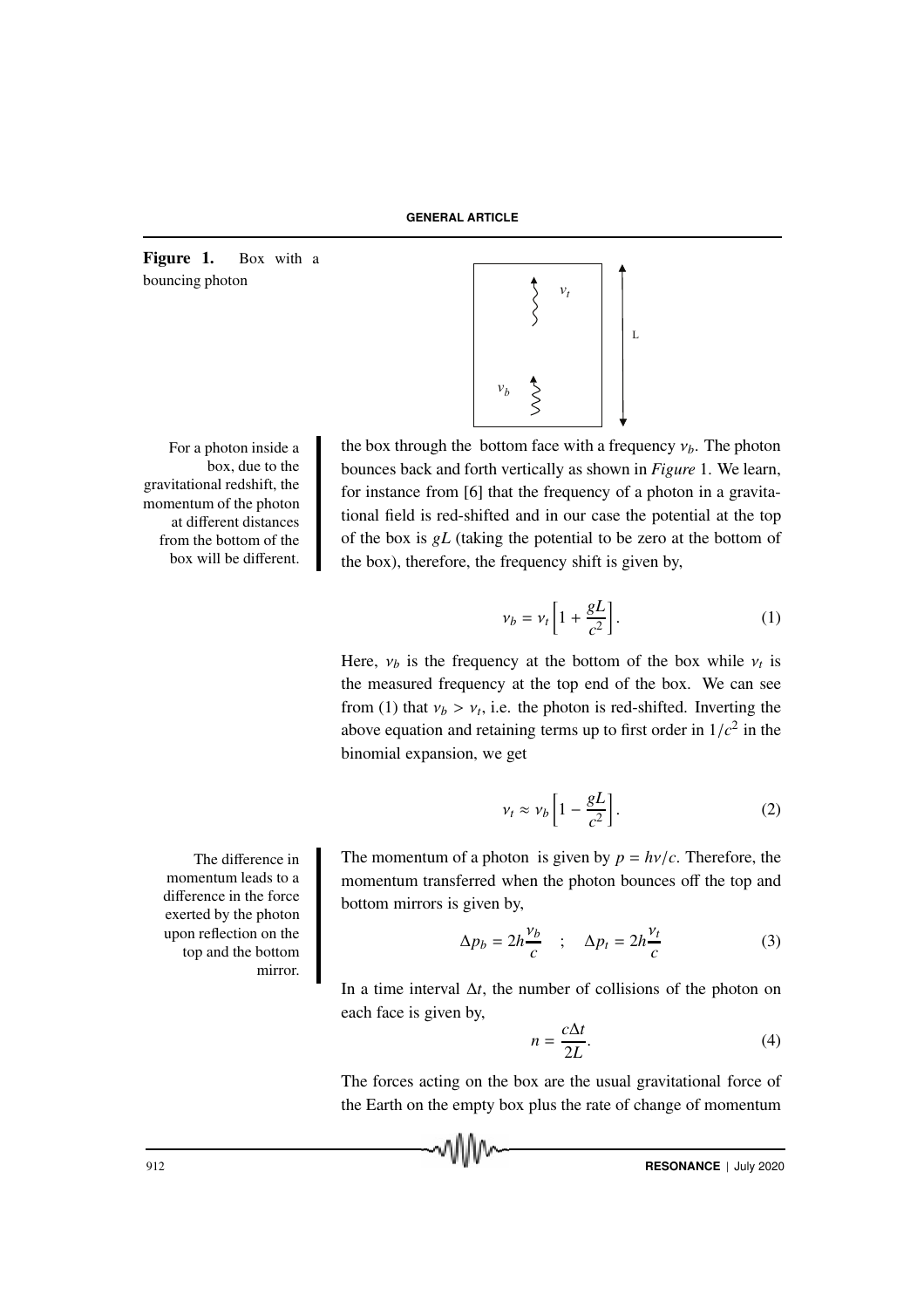due to collisions of the photon with the walls. Therefore,

$$
F = mg + \frac{\Delta p_b n}{\Delta t} - \frac{\Delta p_t n}{\Delta t}.
$$
 (5)

Substituting  $(2)$ ,  $(3)$  and  $(4)$  in  $(5)$ ,

$$
F = \left(m + \frac{h\nu_b}{c^2}\right)g.\tag{6}
$$

## 2. Results

This implies that the weight of the box registered on the weighing The weight of the box scale will be equal to value given in (6). Therefore the box has an increased apparent weight due to the photon that is contained. Though the photon has zero rest mass, the system as a whole does include an additional term  $m' = h v_b / c^2$ .

Since an accelerating frame of reference is equivalent to a frame in a gravitational field [7], we will get the same results when we try to accelerate the box, i.e. the box will have more inertia.

## 3. Mass-Energy Equivalence

When the mass of a system is measured, even though the system is at rest, its constituents can be in relative motion. Therefore in our case, the total energy of the photon box is  $E_{total} = mc^2 + hv_b$ , i.e. mass energy of the box plus the energy of the photon. We observe that the total energy  $(E_{total})$  divided by  $c^2$  is the augmented mass found in the previous section, see (6).

The following examples also illustrate the fact that when the mass  $\begin{bmatrix} A \end{bmatrix}$  A person pushing the of a system is measured, the energy due to the internal dynamics also contributes to the mass.

- 1. Mass of a hydrogen atom is less than the mass of its constituents, i.e. a proton and an electron and this is due to the negative Coulombic potential energy.
- 2. Mass of a proton is approximately 938  $MeV/c^2$ , but its constituents (three quarks) contribute very little to the proton's mass

with the photon is different from that of an empty one.

box (in the absence of gravitational field) from the bottom or the top will find the box to have more inertia than that of an empty one.